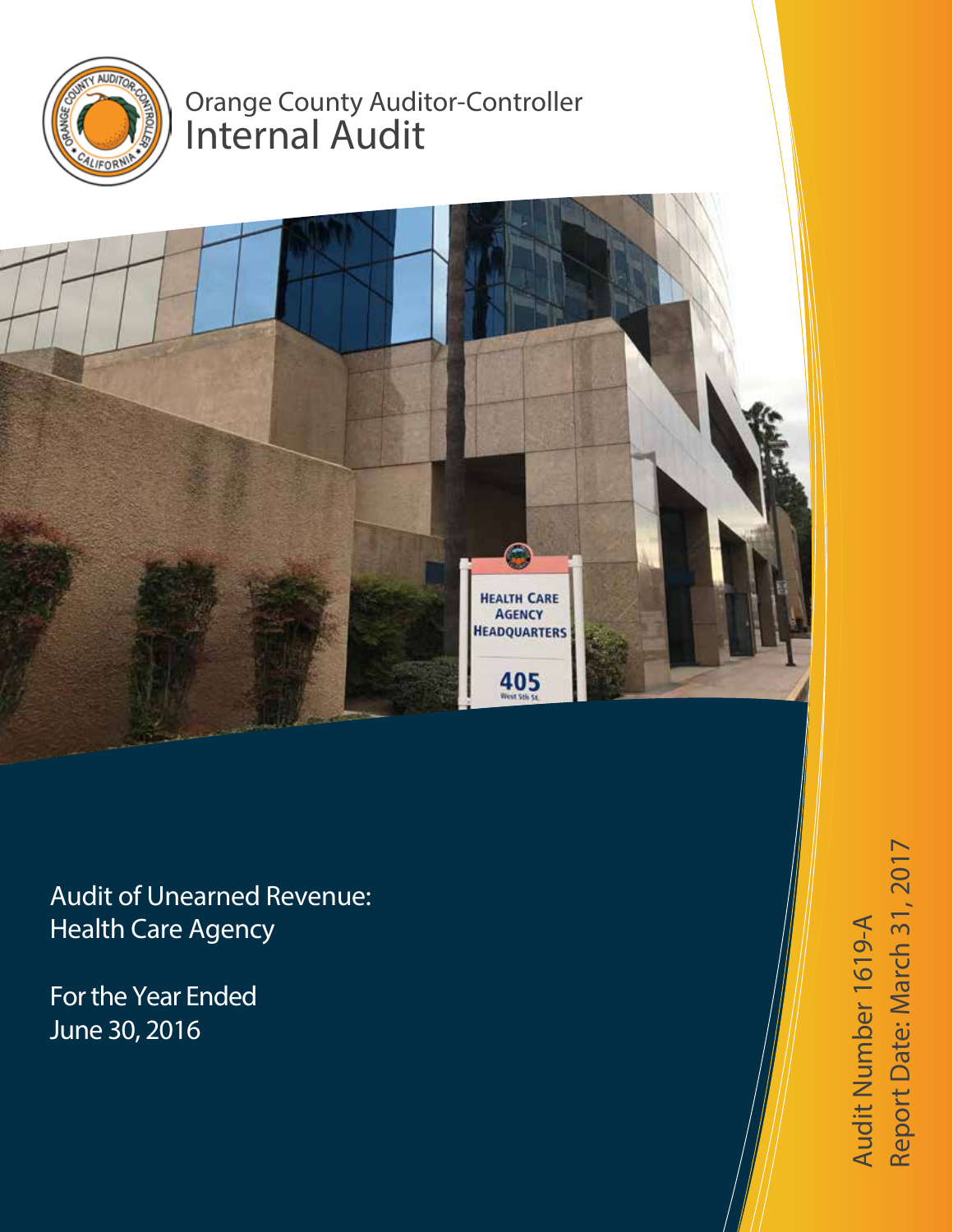

**Eric H. Woolery, CPA Orange County Auditor‐Controller**

**Toni Smart, CPA Scott Suzuki, CPA, CIA, CISA Lisette Free, CPA, CFE, CGMA**

**Director, Internal Audit Assistant Director Audit Manager II**

 **<sup>12</sup> Civic Center Plaza, Room <sup>200</sup> Santa Ana, CA 92701**

Auditor‐Controller Web Site www.ac.ocgov.com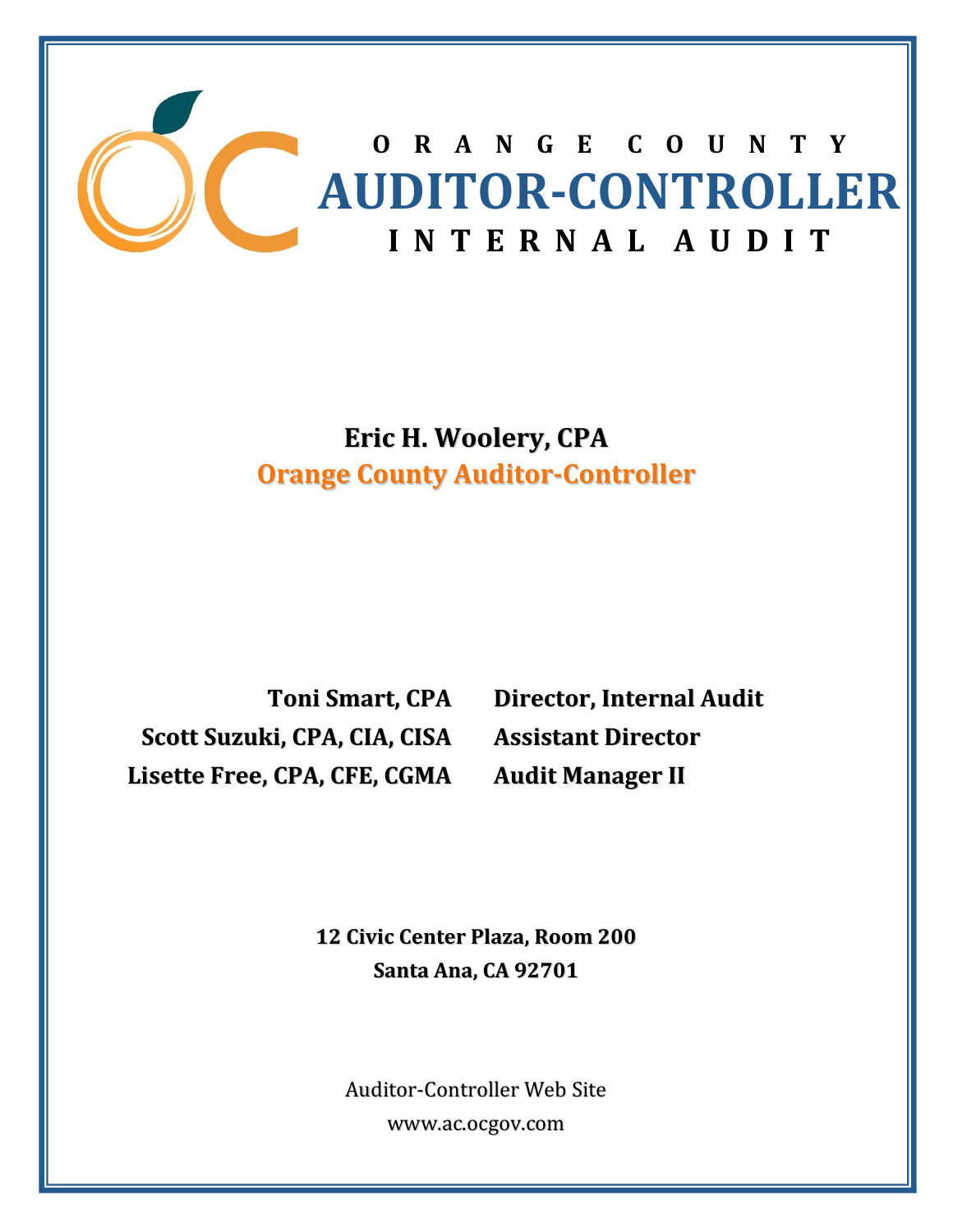

**ERIC H. WOOLERY, CPA**  AUDITOR-CONTROLLER



**Transmittal Letter** 

**Audit No. 1619-A** 

**March 31, 2017** 

- **TO:** Richard Sanchez, Director Health Care Agency
- **SUBJECT:** Audit of Unearned Revenue: Health Care Agency

We have completed our audit of internal controls over the recording of unearned revenue by the Health Care Agency (HCA) for the year ended June 30, 2016. Our final report is attached for your review.

I submit an **Audit Status Report** quarterly to the Audit Oversight Committee (AOC) and a quarterly report to the Board of Supervisors (BOS) where I detail any critical and significant audit findings released in reports during the prior quarter and the implementation status of audit recommendations as disclosed by our Follow-Up Audits. Accordingly, the results of this audit will be included in a future status report to the AOC and BOS.

Additionally, we will request your department to complete a **Customer Survey** of Audit Services. You will receive the survey shortly after the distribution of our final report.

 Toni Smart, CPA, Director Auditor-Controller Internal Audit Division

# **Attachments**

Other recipients of this report: Members, Board of Supervisors Members, Audit Oversight Committee Eric Woolery, Auditor-Controller Frank Kim, County Executive Officer Lilly Simmering, Deputy Chief Operating Officer Anna Peters, Deputy Agency Director, HCA Financial & Administrative Services Tonya Riley, Director of Satellite Accounting Operations, Auditor-Controller Salvador Lopez, Accounting Manager III, Auditor-Controller/HCA Accounting Foreperson, Grand Jury Robin Stieler, Clerk of the Board of Supervisors Macias Gini & O'Connell LLP, County External Auditor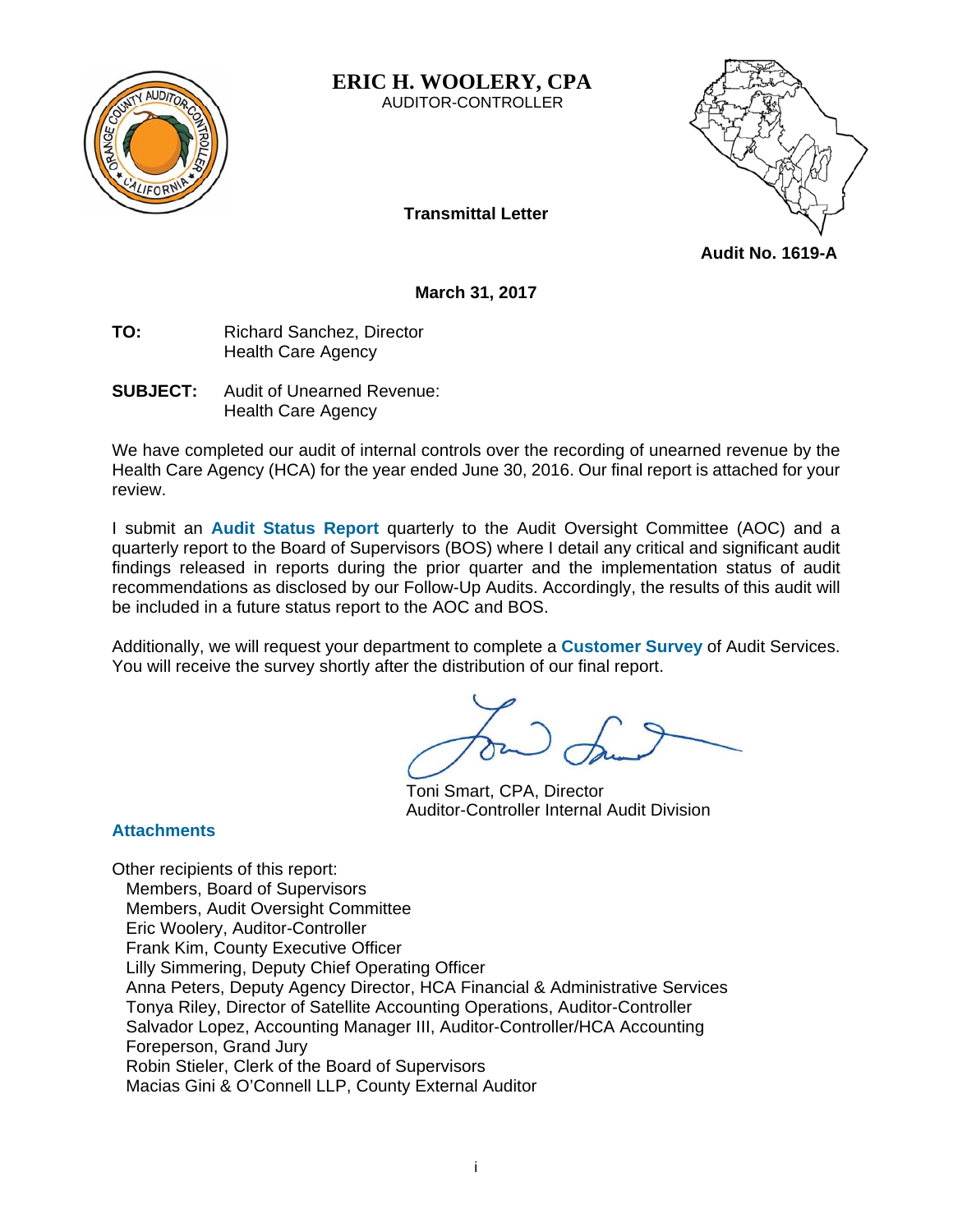

Table of Contents

## *Audit of Unearned Revenue: Health Care Agency Audit No. 1619-A*

**For the Year Ended June 30, 2016** 

| Transmittal Letter                                      |   |
|---------------------------------------------------------|---|
| <b>Internal Auditor's Report</b>                        |   |
| <b>OBJECTIVES</b>                                       | 1 |
| <b>RESULTS</b>                                          | 1 |
| <b>BACKGROUND</b>                                       | 1 |
| <b>SCOPE AND METHODOLOGY</b>                            | 3 |
| <b>FOLLOW-UP PROCESS</b>                                | 3 |
| <b>MANAGEMENT'S RESPONSIBILITY FOR INTERNAL CONTROL</b> | 3 |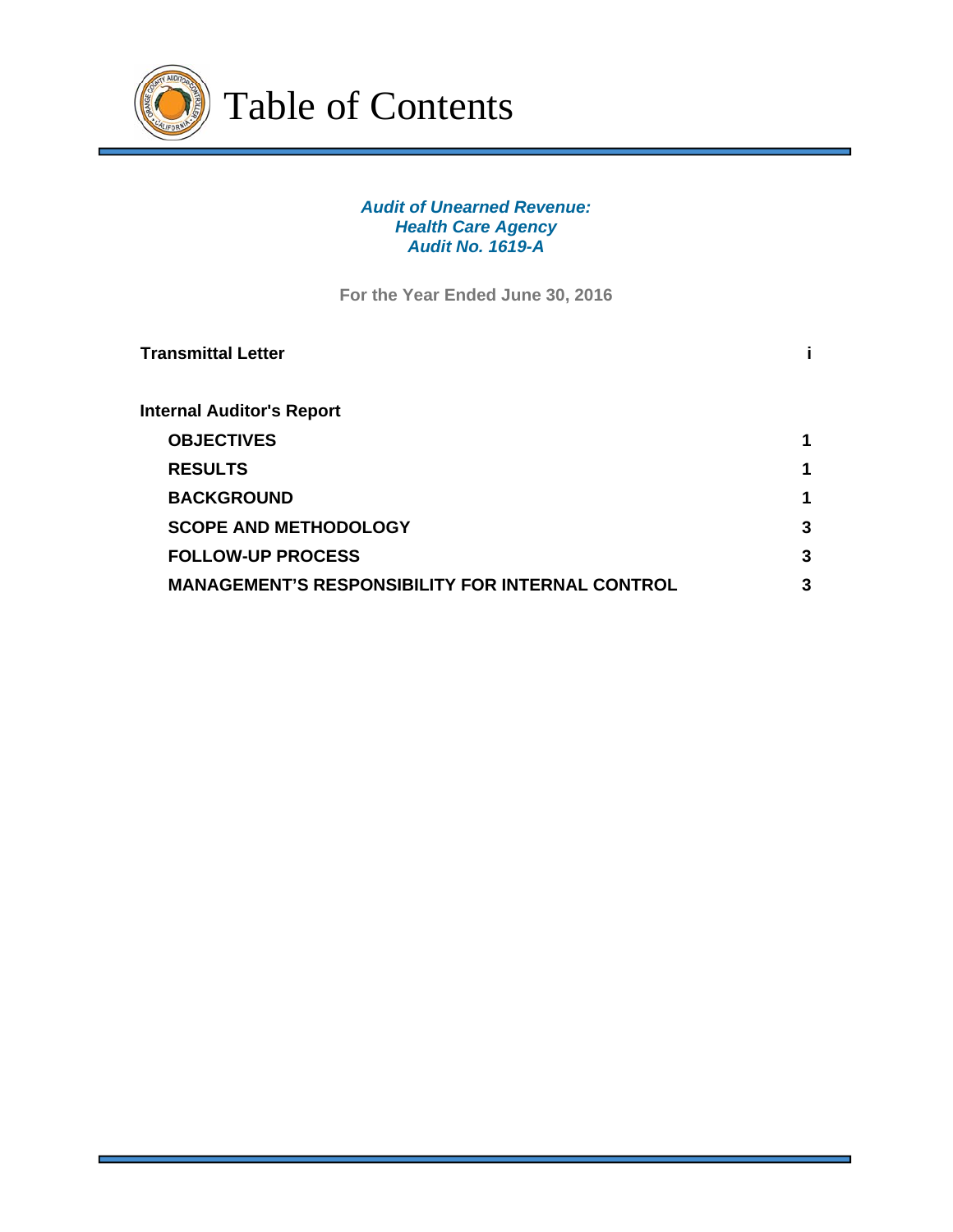

Internal Auditor's Report

# **Audit No. 1619-A March 31, 2017**

| TO:      | <b>Richard Sanchez, Director</b><br><b>Health Care Agency</b>                  |
|----------|--------------------------------------------------------------------------------|
| FROM:    | Toni Smart, CPA, Director<br><b>Auditor-Controller Internal Audit Division</b> |
| SUBJECT: | Audit of Unearned Revenue:<br><b>Health Care Agency</b>                        |

# **OBJECTIVES**

We have completed our audit of internal controls over the recording of unearned revenue by the Health Care Agency (HCA) for the year ended June 30, 2016. The purpose of this audit is to support an initiative to partner with the County's external auditors to leverage audit resources. Our audit objectives were to:

- 1. Evaluate if internal controls over recording of unearned revenue in the County's financial system are adequate to ensure transactions are complete, accurate, valid, and processed timely.
- 2. Assist the external auditor function with its evaluation of unearned revenue.
- 3. Determine if the County's procedures for recording unearned revenue are efficient and effective, e.g., no backlogs, duplication of work, or manual processes that could benefit from automation.

## **RESULTS**

**Objective #1:** Our audit found internal controls over recording of unearned revenue in the County's financial system are adequate to ensure transactions are complete, accurate, valid, and processed timely.

**Objective #2:** Our audit assisted the external auditor function with its evaluation of unearned revenue.

**Objective #3:** Our audit did not disclose any instances concerning backlogs, duplication of work, or manual processes needing automation.

## **BACKGROUND**

HCA's mission is "in partnership with the community, protect and promote the health & safety of individuals and families in Orange County through assessment and planning, prevention and education, and treatment and care."

HCA is a regional provider, charged with protecting and promoting individual, family, and community health through coordination of public and private sector resources.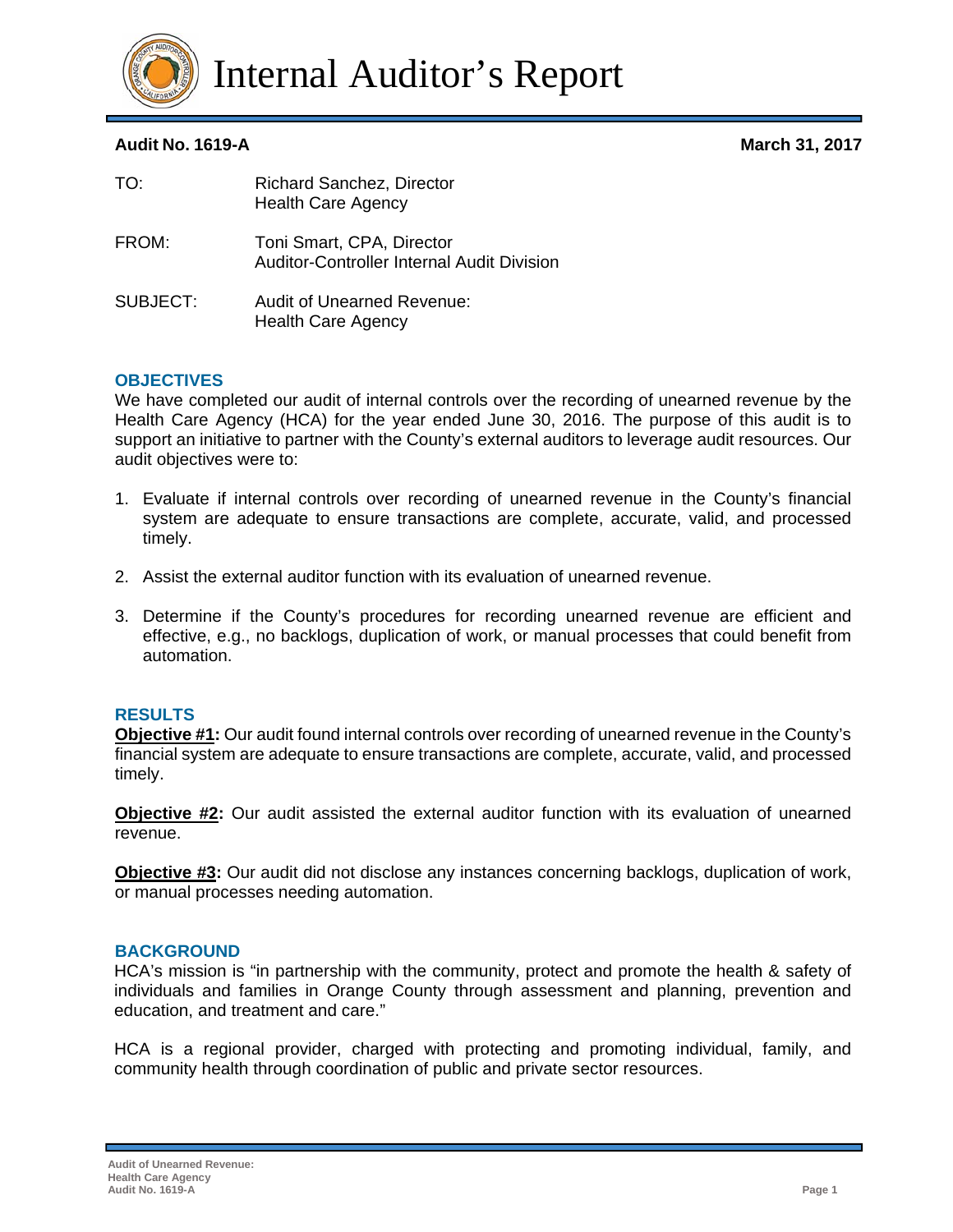

Internal Auditor's Report

HCA's service environment is complex, with 180 different funding sources and over 200 state and federal mandates. The mandates under which HCA operates require the County to provide for, or regulate, certain health services. Many mandates also carry specific requirements for staffing, operations, claiming, and record-keeping.

Many of HCA's services are preventive in nature and are not readily apparent to the public. Some examples of services include: food protection, hazardous waste regulation, water quality monitoring and pollution prevention, mental health services, alcohol and drug abuse services, preventive health services for the aging, healthcare for incarcerated individuals, communicable disease control, child health and disability programs, immunizations, public health field nursing, and public health clinics.

HCA is composed of the following service areas:

- Administrative Services Provides accounting, contracting, finance, human resources, information technology, management services, and purchasing services support that enables HCA staff to provide the best possible service to our community through efficient and effective operations.
- Behavioral Health Services Provides a culturally-competent and client-centered continuum of behavioral health (mental health and substance use disorder) care, which includes crisis, prevention, early intervention, outpatient, residential and inpatient services for all eligible Orange County residents.
- Correctional Health Services Provides comprehensive medical and mental health care to all adult inmates within the five County of Orange correctional facilities, as well as the children and youth residing within its six residential facilities operated by staff from the Probation Department and Social Services Agency.
- Public Health Services Monitors and investigates the occurrence of disease, injury, and related factors in the community and, in collaboration with community partners, develops and implements preventive strategies to maintain and improve the health of the public.
- Regulatory/Medical Health Services Coordinates and oversees emergency medical services and prehospital care, employee health for all County of Orange employees, health disaster preparedness and management, environmental health issues involving food safety, water quality and harmful conditions in our community, and medical safety net that provides urgent, emergent medical services to eligible low-income adults.

## **Unearned Revenue**

A basis of accounting for governmental funds exists where revenue is recognized when amounts are measurable and available. Known as the modified accrual basis of accounting, receiving alone is not sufficient to recognize revenue (cash basis accounting) and revenue recognition can occur before amounts are actually received (accrual basis of accounting). Revenues received in advance of meeting all the earning requirements are a liability and require an entry to balance sheet account Unearned Revenue. It is a liability of resources obtained prior to revenue recognition. As of June 30, 2016, unearned revenue was **\$18,804,221**.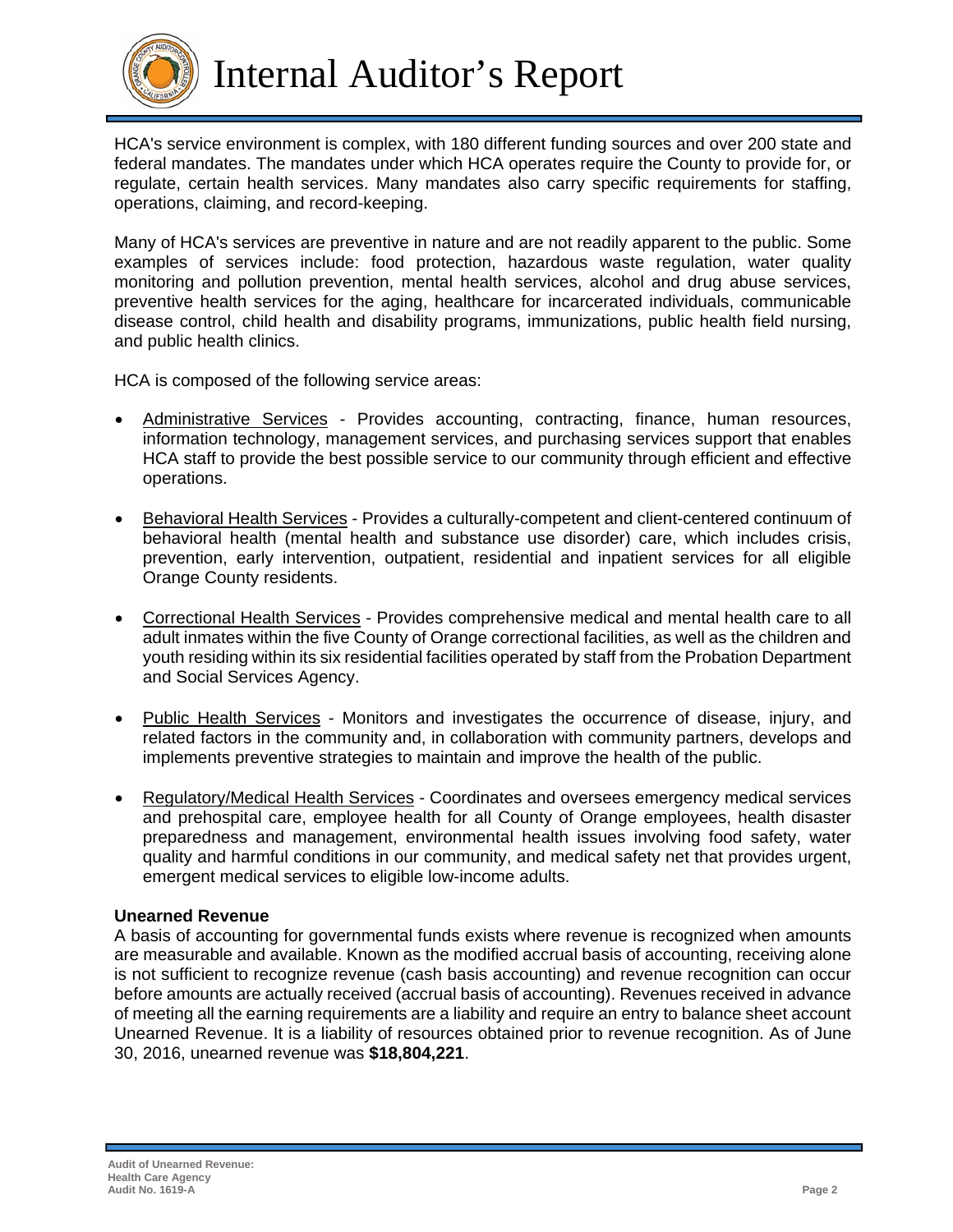

## **Table 1 – Unearned Revenue Account Codes**

| <b>Account Code</b> | <b>Account Name</b>             |
|---------------------|---------------------------------|
| 9540                | Unearned Revenue Received       |
| 9543                | <b>Law Enforcement Services</b> |
| 9544                | <b>Support Services</b>         |
| 9550                | <b>Billed Unearned Revenue</b>  |

#### **SCOPE AND METHODOLOGY**

Our audit examined HCA's processing of unearned revenue and related internal controls for the year ended June 30, 2016. Our audit included inquiry, auditor observation, and limited testing for assessing the adequacy of internal controls and compliance with established County and departmental procedures. We limited our scope for our countywide audit to select HCA's special revenue fund (Fund 13Y – Mental Health Services Act).

**Scope Exclusions.** Our audit did not include an audit of application controls over CAPS+ Financial and Purchasing System.

#### **FOLLOW-UP PROCESS**

Please note we have a structured and rigorous **Follow-Up Audit** process in response to recommendations and suggestions made by the Audit Oversight Committee (AOC) and the Board of Supervisors (BOS). Our **First Follow-Up Audit** will generally begin at six months from the official release of the report. A copy of all our Follow-Up Audit reports is provided to the BOS as well as to all those individuals indicated on our standard routing distribution list.

The AOC and BOS expect that audit recommendations will typically be implemented within six months and often sooner for significant and higher risk issues. Our **Second Follow-Up Audit** will generally begin at six months from the release of the first Follow-Up Audit report, by which time **all** audit recommendations are expected to be addressed and implemented. We bring to the AOC's attention any audit recommendations we find still not implemented or mitigated after the second Follow-Up Audit. Such open issues appear on the AOC agenda at their next scheduled meeting for discussion.

As there were no findings in this report, completion of a **Follow-Up Audit Report Form** is not necessary as no Follow-Up Audit will be conducted.

## **MANAGEMENT'S RESPONSIBILITY FOR INTERNAL CONTROL**

In accordance with the Auditor-Controller's County Accounting Manual Section S-2 Internal Control Systems: "All County departments/agencies shall maintain effective internal control systems as an integral part of their management practices. This is because management has primary responsibility for establishing and maintaining the internal control system. All levels of management must be involved in assessing and strengthening internal controls." Control systems shall be continuously evaluated by Management and weaknesses, when detected, must be promptly corrected. The criteria for evaluating an entity's internal control structure is the Committee of Sponsoring Organizations of the Treadway Commission (COSO) Internal Control - Integrated Framework.